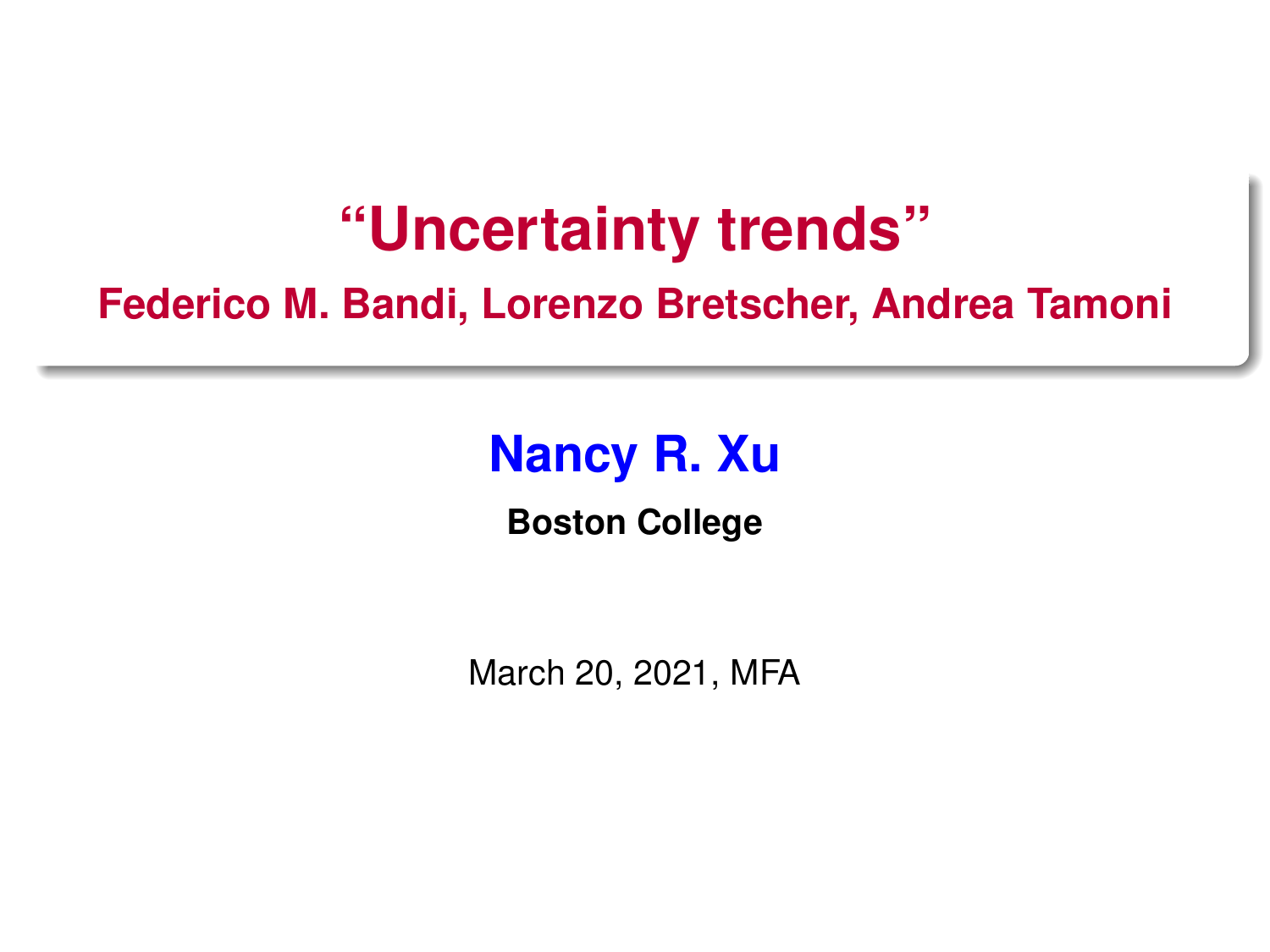#### <span id="page-1-0"></span>**Objective**

- § Examine and explain the **long-run**, **low-frequency** predictive relationship between uncertainty and equity price
	- $\Rightarrow$  Uncertainty-of-interest: Total Factor Productivity (TFP)
	- $\Rightarrow$  A general equilibrium model: endogenous long-run growth risks, nominal price rigidities, Epstein-Zin preferences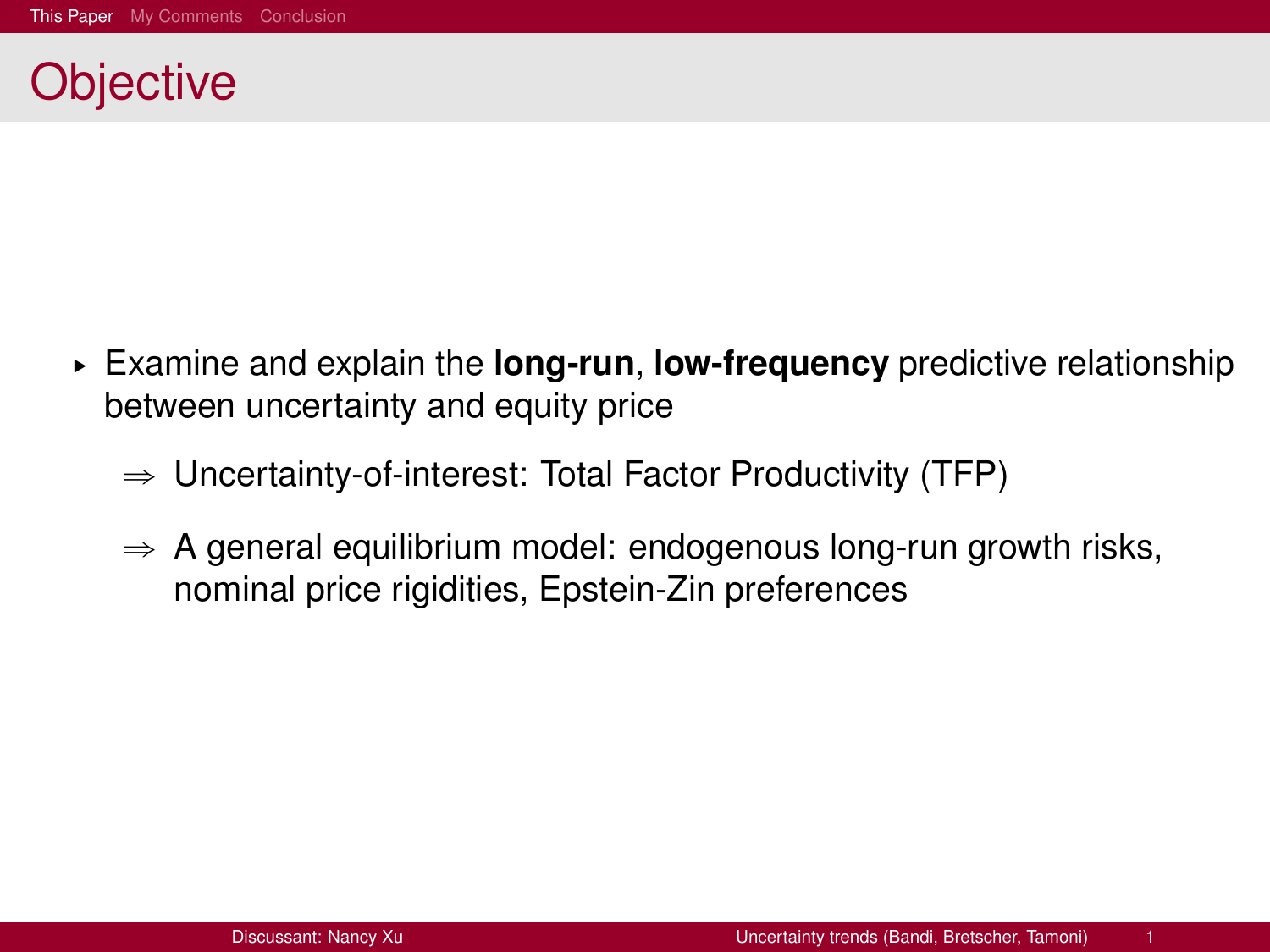- ► Large and growing literature! Researchers have explored:
	- $\Rightarrow$  {types} market volatility, consumption volatility, macro uncertainty, monetary policy uncertainty, vol of vol, Knightian uncertainty; {proxies} realized volatility, conditional uncertainty, forward-looking option/news-driven uncertainty; {contexts} bond, stock, and other asset classes; {horizons} short-run, long-run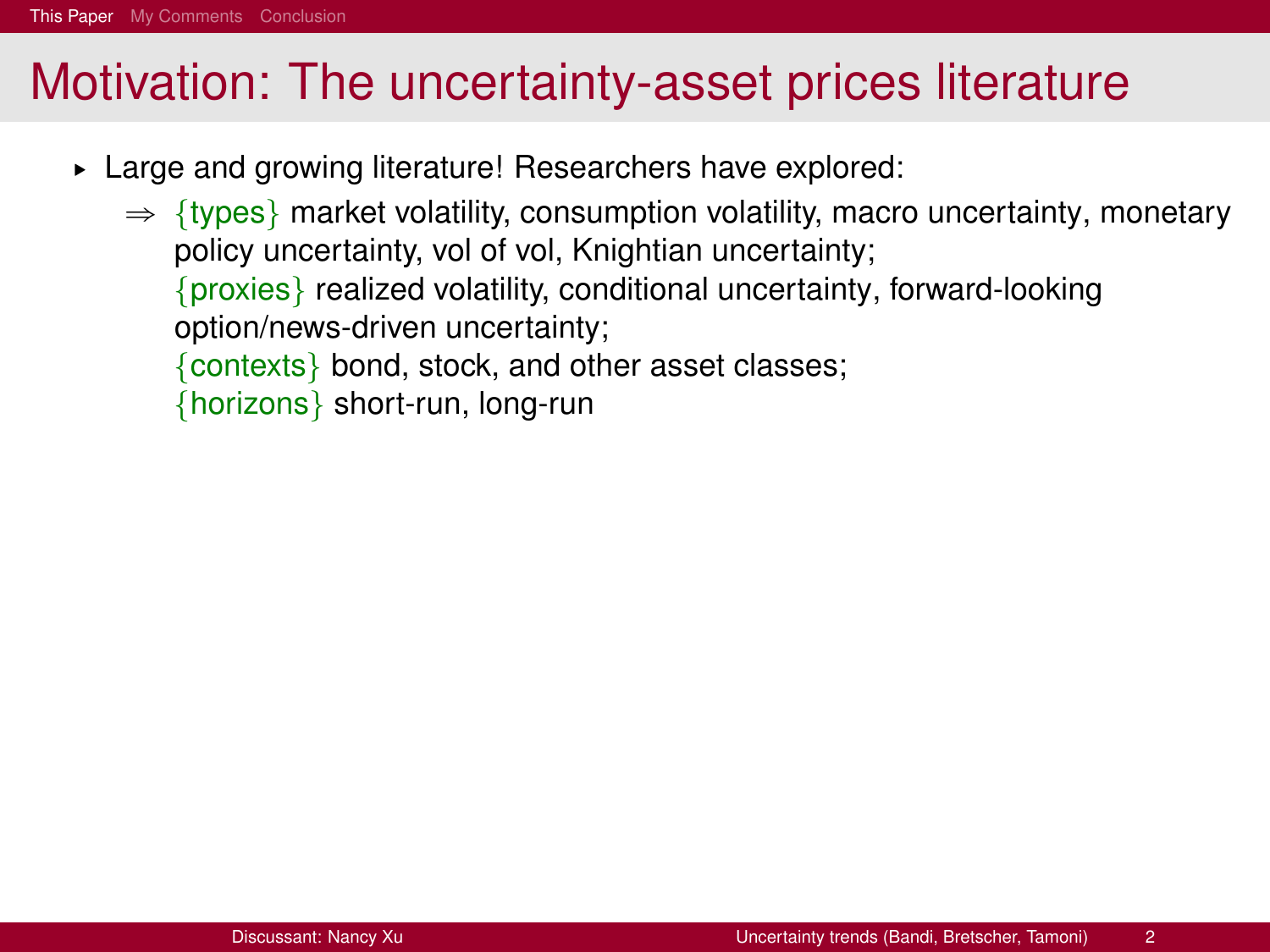- § Large and growing literature! Researchers have explored:
	- $\Rightarrow$  {types} market volatility, consumption volatility, macro uncertainty, monetary policy uncertainty, vol of vol, Knightian uncertainty; {proxies} realized volatility, conditional uncertainty, forward-looking option/news-driven uncertainty; {contexts} bond, stock, and other asset classes; {horizons} short-run, long-run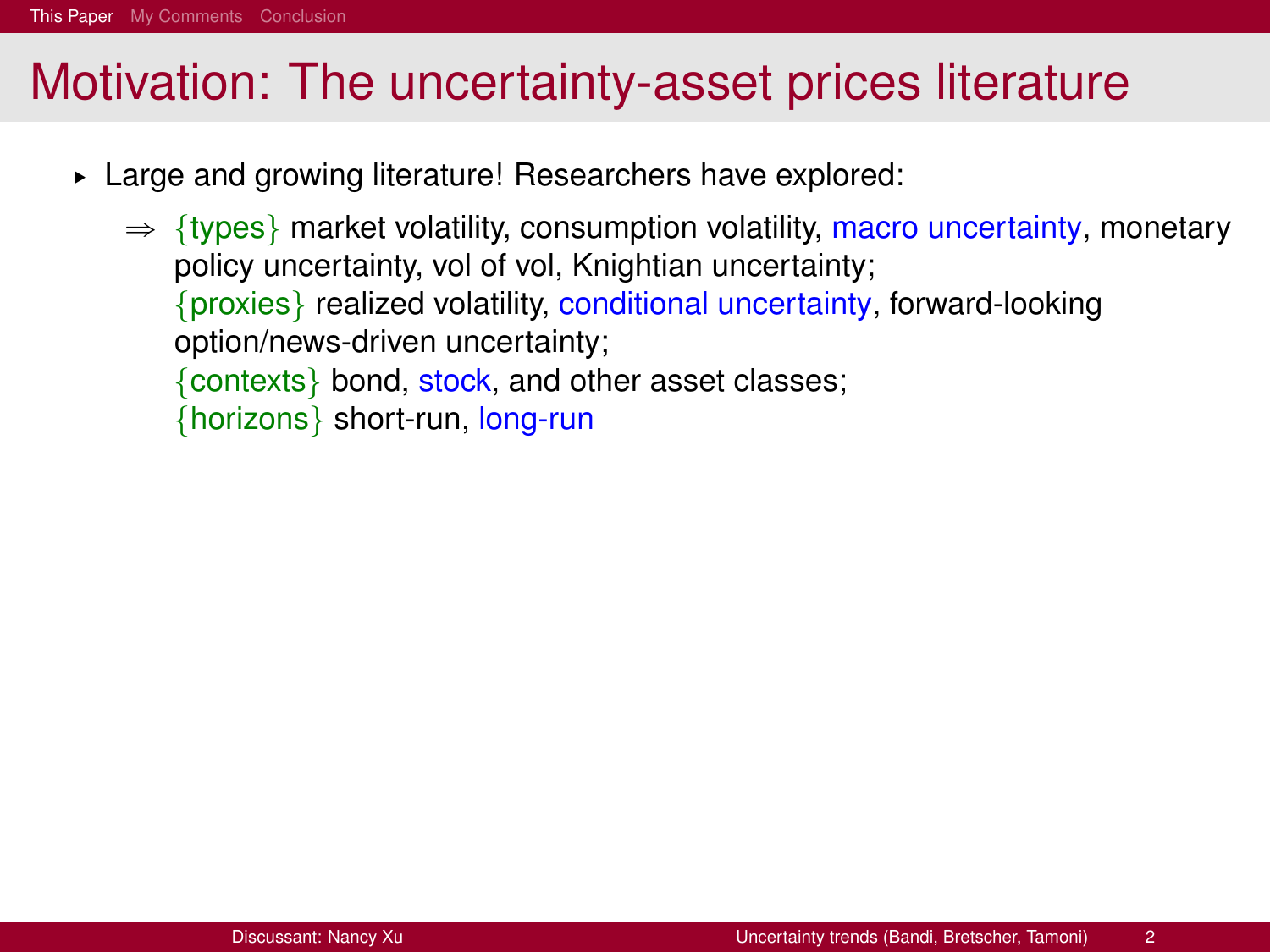- § Large and growing literature! Researchers have explored:
	- $\Rightarrow$  {types} market volatility, consumption volatility, macro uncertainty, monetary policy uncertainty, vol of vol, Knightian uncertainty; {proxies} realized volatility, conditional uncertainty, forward-looking option/news-driven uncertainty; {contexts} bond, stock, and other asset classes; {horizons} short-run, long-run
- $\triangleright$  If macro uncertainty predicts future excess returns through the conventional risk compensation channel, this uncertainty measure *should* also correlate with DP (e.g., *n<sup>t</sup>* in the LRR intuition). However, macro uncertainty in data shows mixed evidence of their correlations with DP.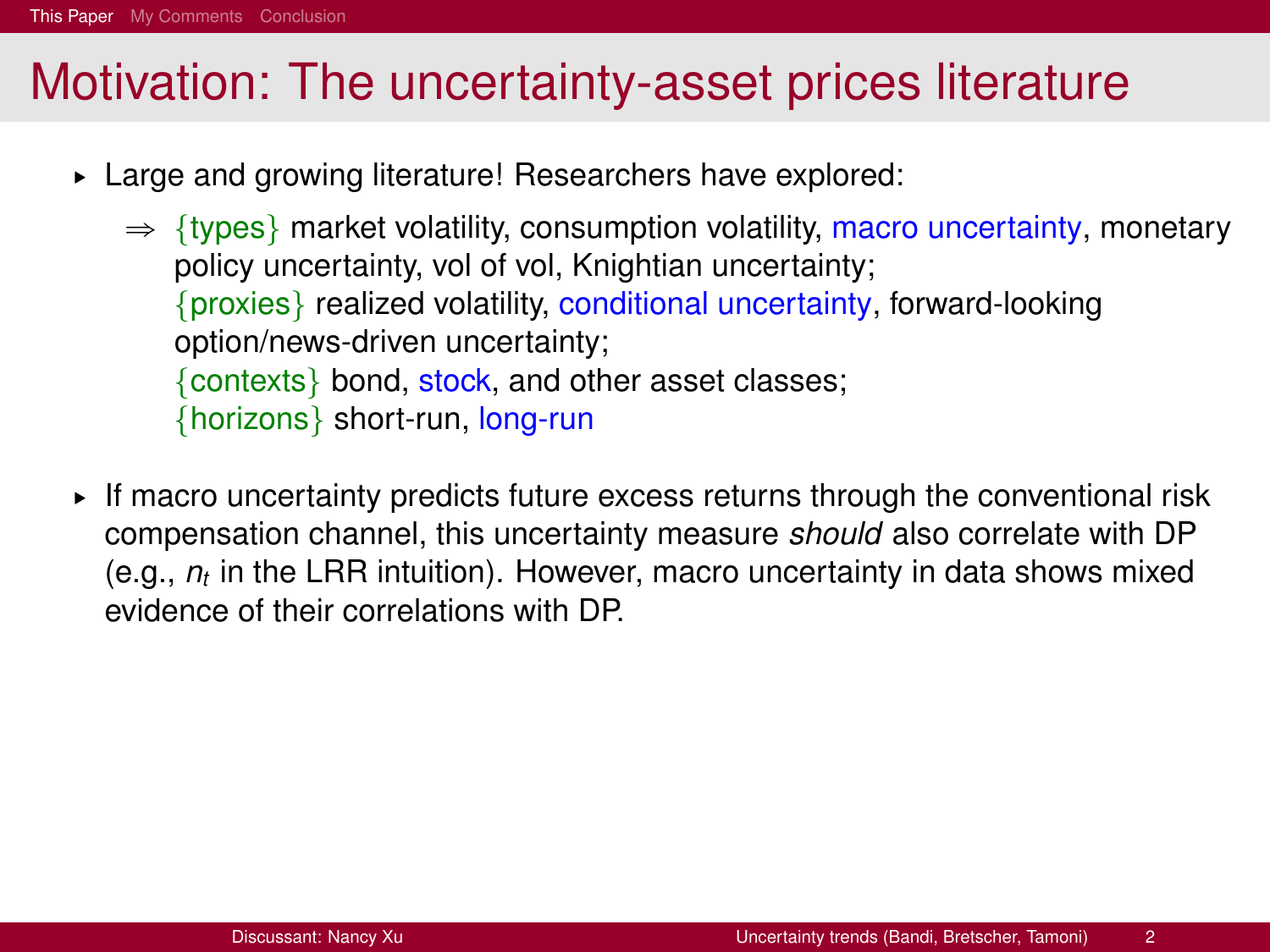- § Large and growing literature! Researchers have explored:
	- $\Rightarrow$  {types} market volatility, consumption volatility, macro uncertainty, monetary policy uncertainty, vol of vol, Knightian uncertainty; {proxies} realized volatility, conditional uncertainty, forward-looking option/news-driven uncertainty; {contexts} bond, stock, and other asset classes; {horizons} short-run, long-run
- $\triangleright$  If macro uncertainty predicts future excess returns through the conventional risk compensation channel, this uncertainty measure *should* also correlate with DP (e.g., *n<sup>t</sup>* in the LRR intuition). However, macro uncertainty in data shows mixed evidence of their correlations with DP.
- $\triangleright$  Particularly when you look at uncertainty trend, at long-run, they do not correlate with DP trends. Why macro uncertainty still predict?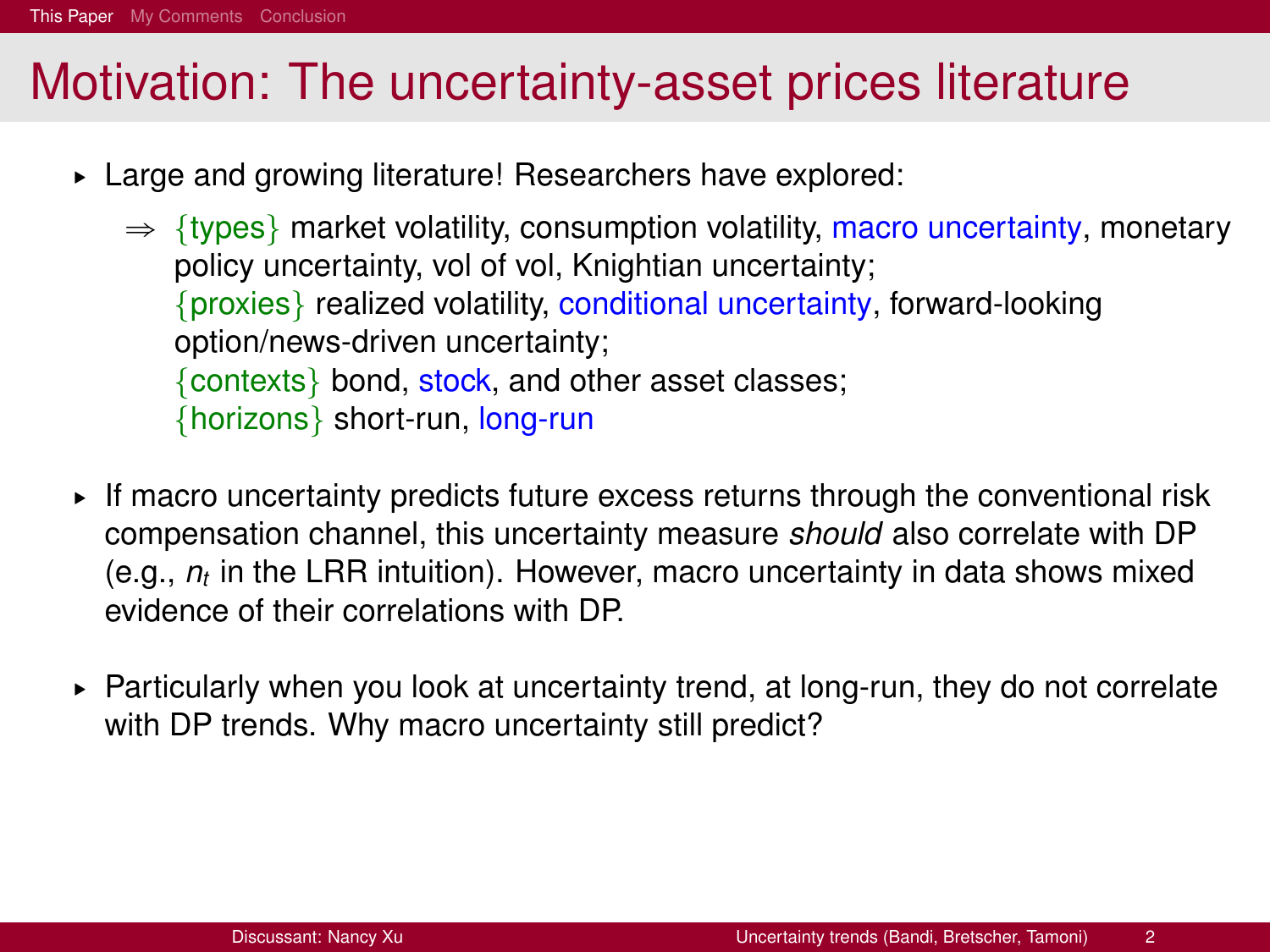- § Large and growing literature! Researchers have explored:
	- $\Rightarrow$  {types} market volatility, consumption volatility, macro uncertainty, monetary policy uncertainty, vol of vol, Knightian uncertainty; {proxies} realized volatility, conditional uncertainty, forward-looking option/news-driven uncertainty; {contexts} bond, stock, and other asset classes; {horizons} short-run, long-run
- $\triangleright$  If macro uncertainty predicts future excess returns through the conventional risk compensation channel, this uncertainty measure *should* also correlate with DP (e.g., *n<sup>t</sup>* in the LRR intuition). However, macro uncertainty in data shows mixed evidence of their correlations with DP.
- $\triangleright$  Particularly when you look at uncertainty trend, at long-run, they do not correlate with DP trends. Why macro uncertainty still predict?
- § Thus, a fuller picture should be explored: short-run v. long-run predictability, asset returns v. economic growth predictability. This Paper focuses on the long-run effects and examines economic and financial effects via a GE framework.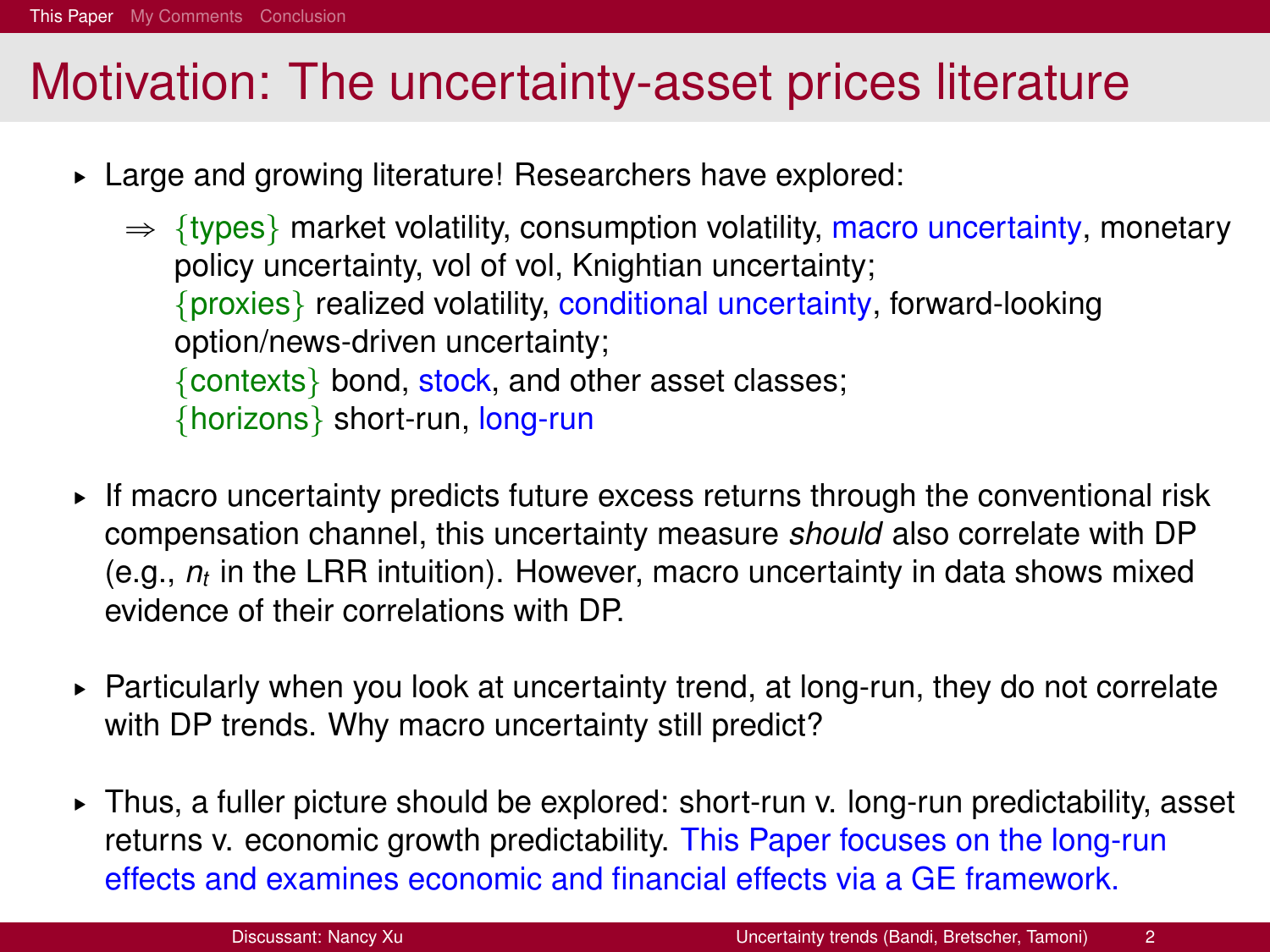# What does this paper do? (1) Empirical part

- § Enter both DP and TFP uncertainty into predictive regressions of excess returns at annual frequency
- § Find that TFP being: **(1) orthogonal to DP, (2) a strong alternative long-run predictor**

|               | 1v                                                | 2v                        | 3v             | 4v                                                    | 5v             | 7v             | 10v            |
|---------------|---------------------------------------------------|---------------------------|----------------|-------------------------------------------------------|----------------|----------------|----------------|
|               | Dependent Variable: Excess Returns, $R_{t+1,t+h}$ |                           |                |                                                       |                |                |                |
|               | A. Dividend-Price                                 |                           |                |                                                       |                |                |                |
| $\beta_{DP}$  | 0.10<br>(1.67)                                    | 0.21<br>(1.91)            | 0.27<br>(1.72) | 0.38<br>(1.82)                                        | 0.57<br>(2.27) | 0.96<br>(2.82) | 1.80<br>(4.16) |
| $R^2(\%)$     | 5.89                                              | 10.90                     | 12.60          | 15.27                                                 | 20.64          | 29.84          | 39.97          |
|               | <b>B. TFP Uncertainty</b>                         |                           |                |                                                       |                |                |                |
| $\beta_{TFP}$ | 0.08                                              | 0.19<br>$(2.02)$ $(2.36)$ | 0.33<br>(2.72) | 0.48<br>(2.93)                                        | 0.64<br>(3.17) | 0.97<br>(3.34) | 1.63<br>(4.42) |
| $R^2(\%)$     | 4.35                                              | 9.91                      | 19.94          | 26.71                                                 | 27.69          | 31.49          | 32.18          |
|               | C. Dividend-Price & TFP Uncertainty               |                           |                |                                                       |                |                |                |
| $\beta_{DP}$  | 0.10                                              | 0.21                      | 0.27           | 0.38                                                  | 0.57           | 0.96           | 1.80           |
|               |                                                   |                           |                | $(2.17)$ $(1.85)$ $(1.65)$ $(1.74)$ $(2.18)$ $(2.69)$ |                |                | (4.10)         |
| $\beta$ mmn   | $0.08$ $0.10$ $0.33$ $0.48$                       |                           |                |                                                       |                | $0.64$ $0.07$  | -1-62.         |

 $(1.90)$ 

10.24

 $R^2(\%)$ 

 $(2.26)$ 

20.81

 $(2.60)$ 

32.54

 $(2.79)$ 

41.97

 $(3.03)$ 

48.33

 $(3.17)$ 

61.33

 $(4.37)$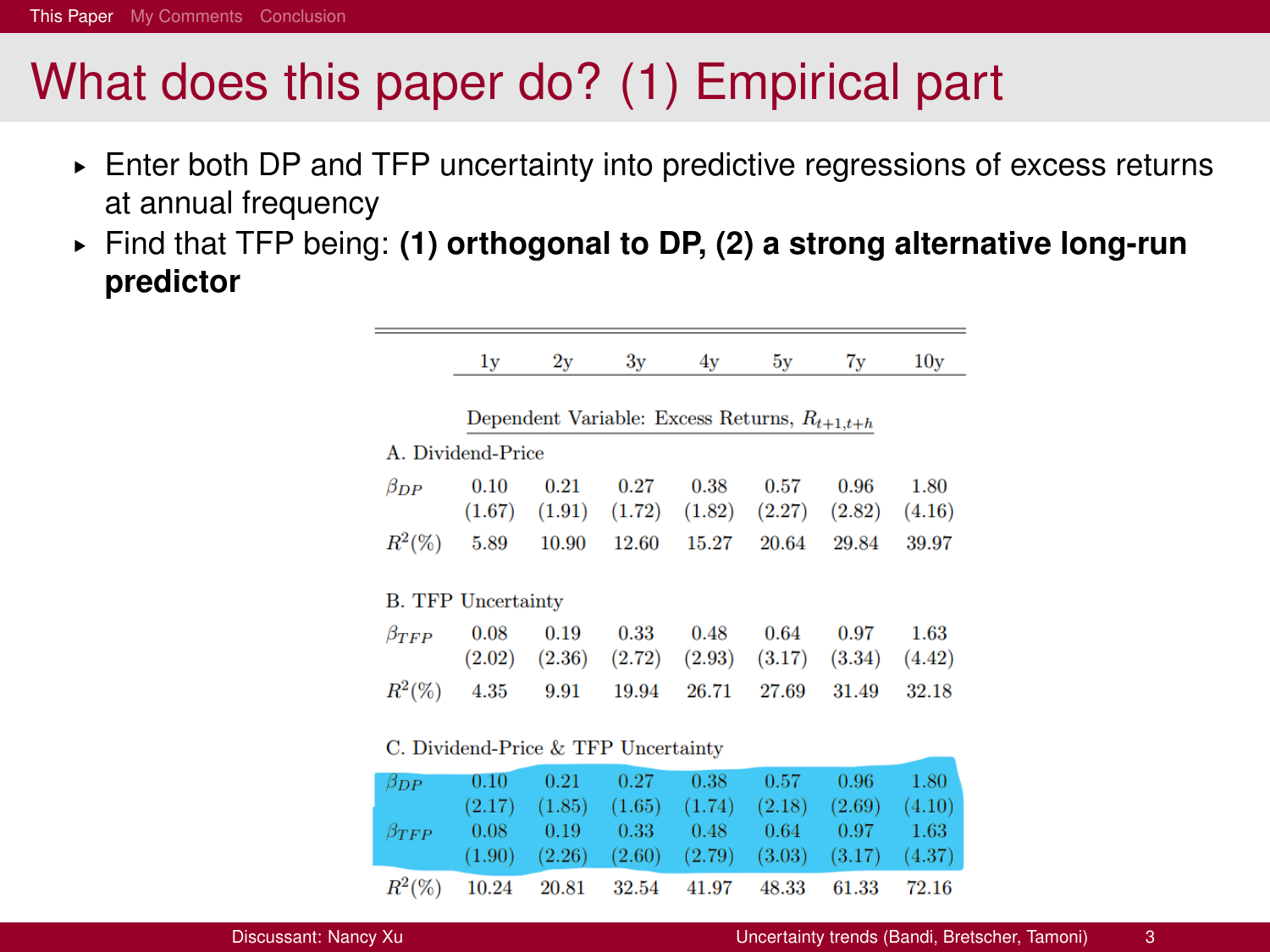# What does this paper do? (2) Campbell-Shiller Insight

► Use a Campbell-Shiller framework and discussions in Cochrane (2008) to provide a conceptual framework of understanding potentially why TFP predicts

$$
d_{t} - p_{t} = \sum_{j=1}^{k} \rho^{j-1} \left( \left( r_{t+j} - r_{t+j}^{f} \right) - \left( \Delta d_{t+j} - \pi_{t+j} \right) + \left( r_{t+j}^{f} - \pi_{t+j} \right) \right) + \rho^{k} \left( d_{t+k} - p_{t+k} \right), \quad (10)
$$

$$
= r_{t}^{k} - \Delta d_{t}^{\text{real},k} + r_{t}^{f,\text{real},k} + \left( d/p_{t} \right)^{k}, \quad (11)
$$

$$
\beta_{r,x}^\infty = \beta_{\Delta d^{\mathrm{real}},x}^\infty - \beta_{r^{f,\mathrm{real}},x}^\infty,
$$

$$
\beta_{r,x}^\infty = \beta_{\Delta d,x}^\infty - \beta_{\pi,x}^\infty - \beta_{rf,\mathrm{real},x}^\infty.
$$

- "TFP volatility is associated with a persistent decline in future inflation rates"  $\rightarrow$ the channel that jointly explains the the TFP uncertainty being orthogonal to DP but has long-run asset return predictability
- § **The third part of the paper** is to use a GE model to reconcile the relationship among TFP volatility, expected inflation rate, and equity risk premium.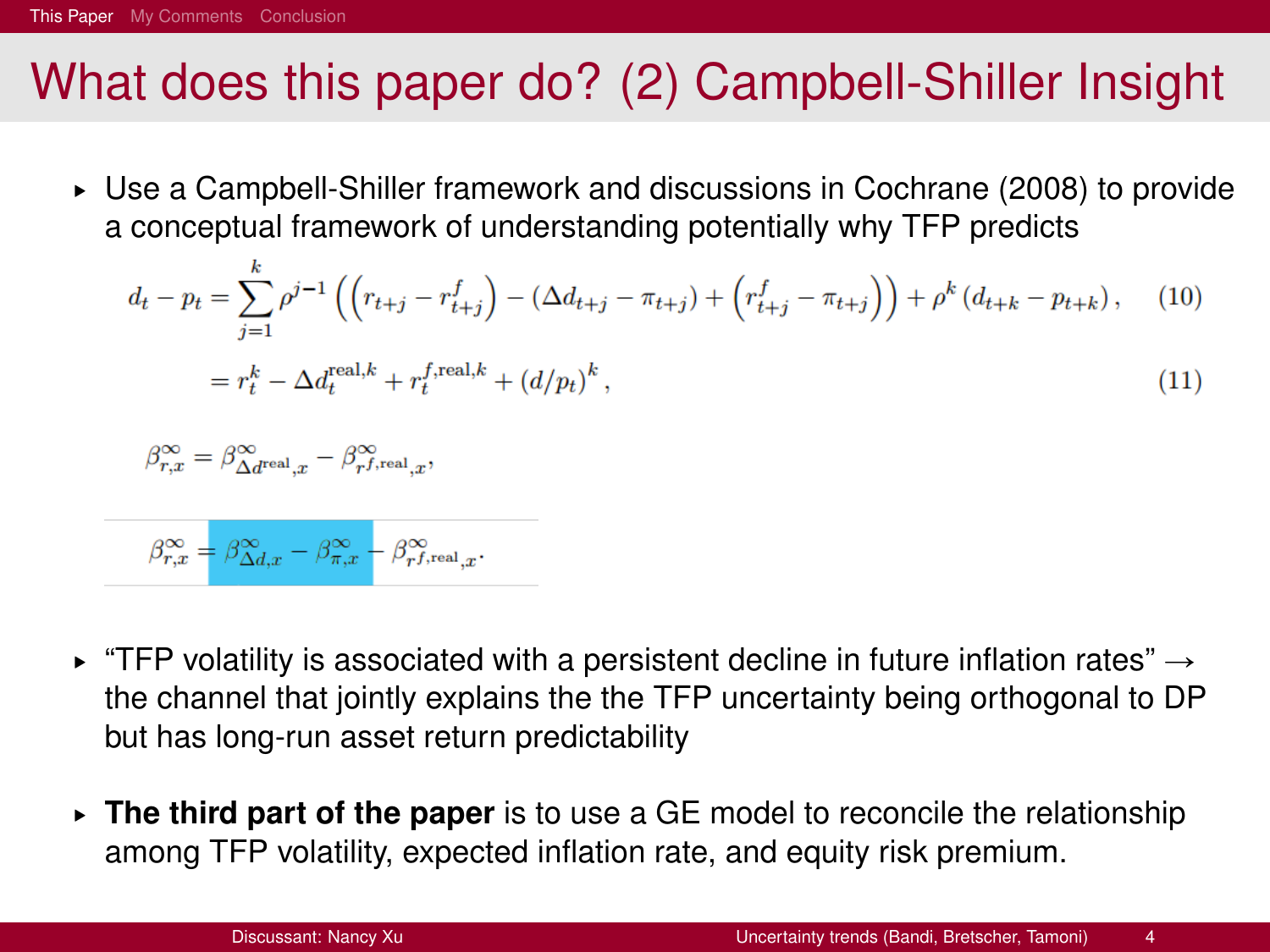# What does this paper do? (3) GE

- $\triangleright$  The three central features of the model are price rigidities, an endogenous growth channel and Epstein-Zin preferences:
	- $\Rightarrow$  TFP Unc,  $\sigma_{a,t} \uparrow$ , HH savings  $\uparrow$ , HH consumption  $\downarrow$  (precautionary savings)
	- $\Rightarrow$  TFP Unc,  $\sigma_{a,t}$   $\uparrow$ , HH labor supply  $\uparrow$ , wage  $\downarrow$  & mark-up  $\uparrow$ , R&D investment  $\downarrow$ (precautionary labor supply)
	- $\Rightarrow$  Together, with consumption and investment  $\downarrow$ , output  $\downarrow$ , employment  $\downarrow$ , prices  $\downarrow$ .
- ► Simulation+standard asset moment matching+predictability moment matching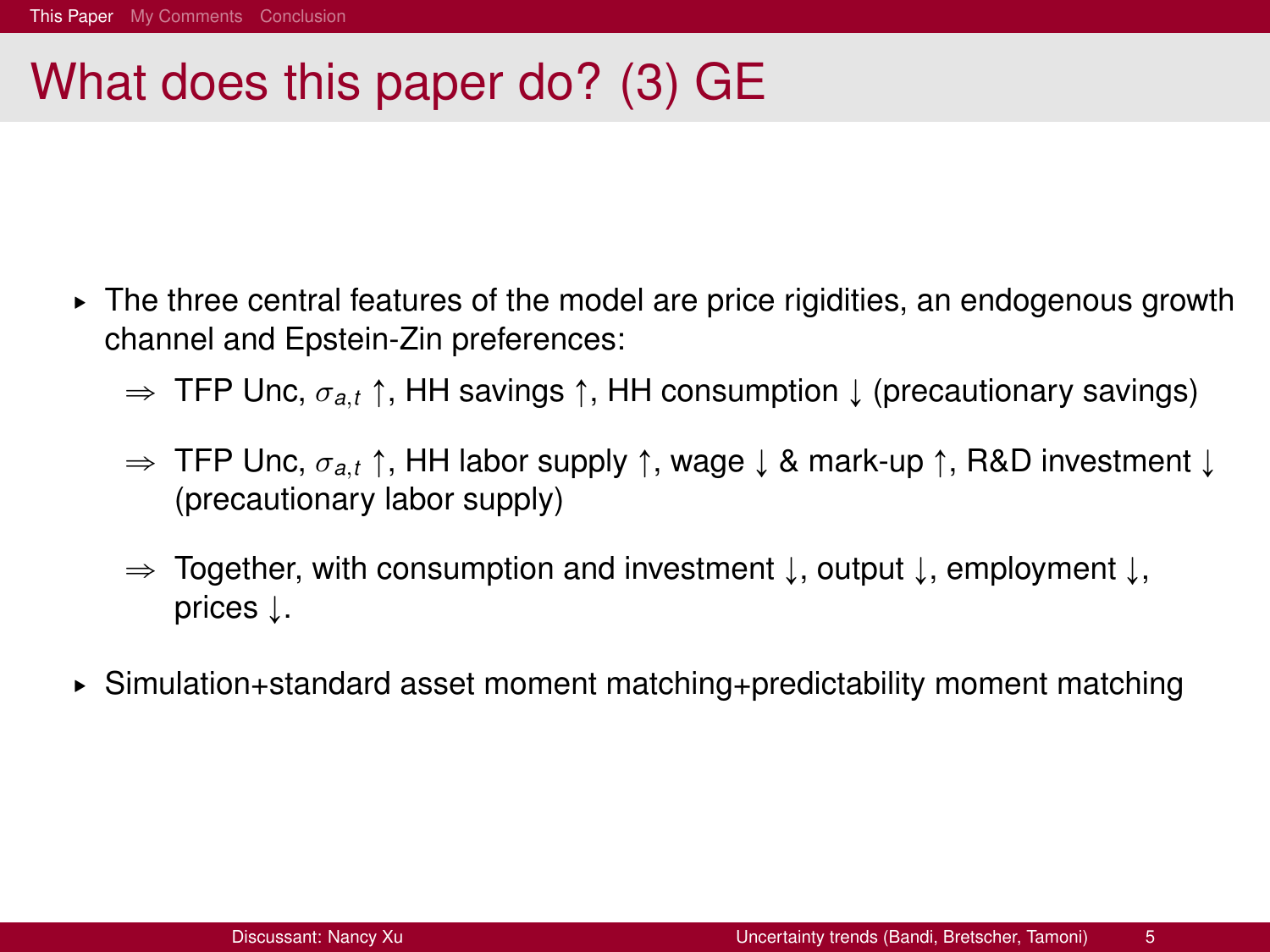### <span id="page-10-0"></span>Comment #1: Like this paper!

- 1. Research question is important and relevant, and I agree that it is usually harder to reconcile long-run predictors with just the risk compensation intuition
- 2. The paper uses a Campbell-Shiller insight to motivate why we need to invite a GE model to explain the empirical fact
- 3. Evidence and discussions are thorough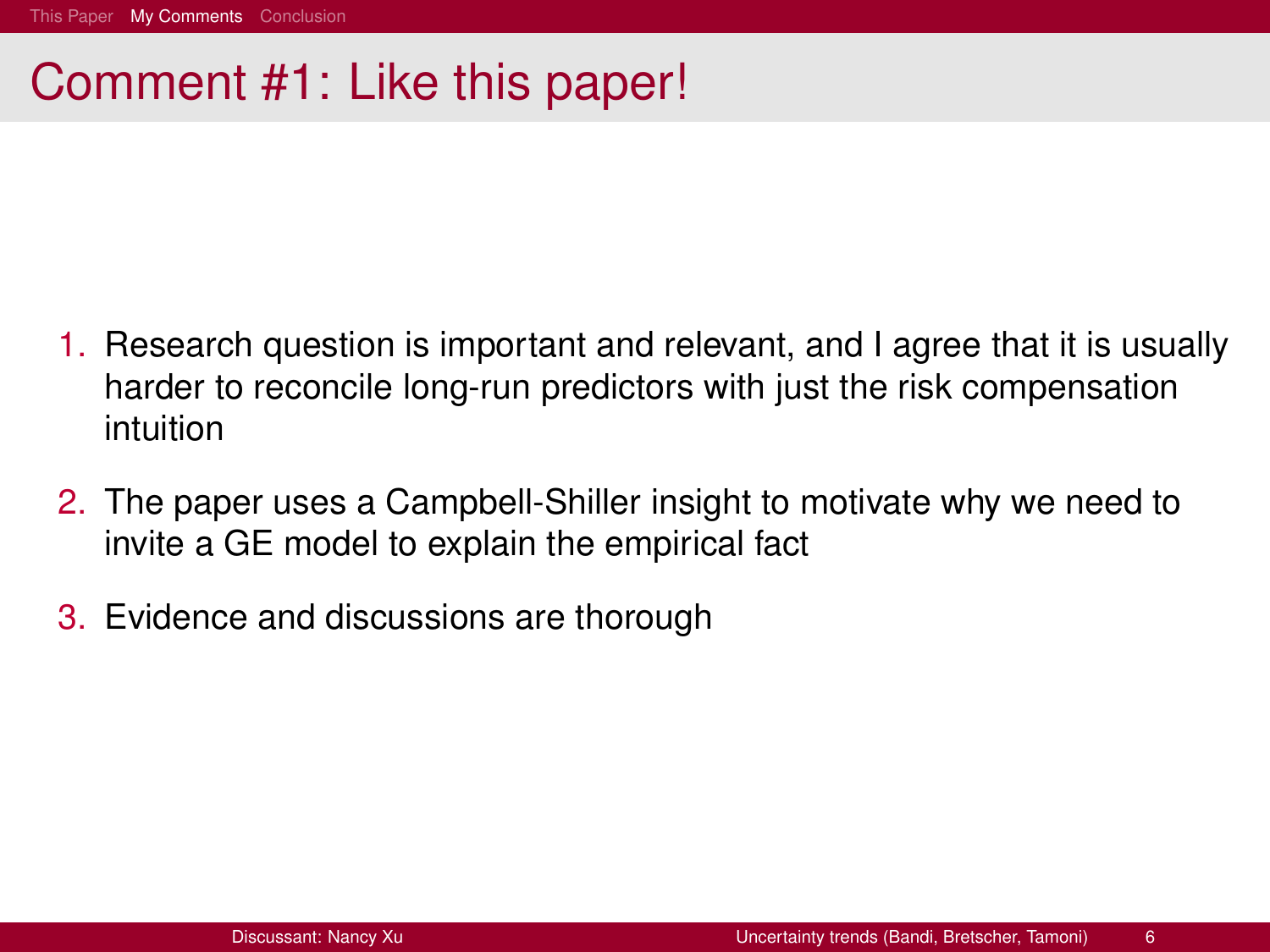# Summary of my suggestions:

- #2 DP trend and TFP uncertainty trend
- #3 TFP and market uncertainty trends
- #4 Model performance
- #5 A few minor comments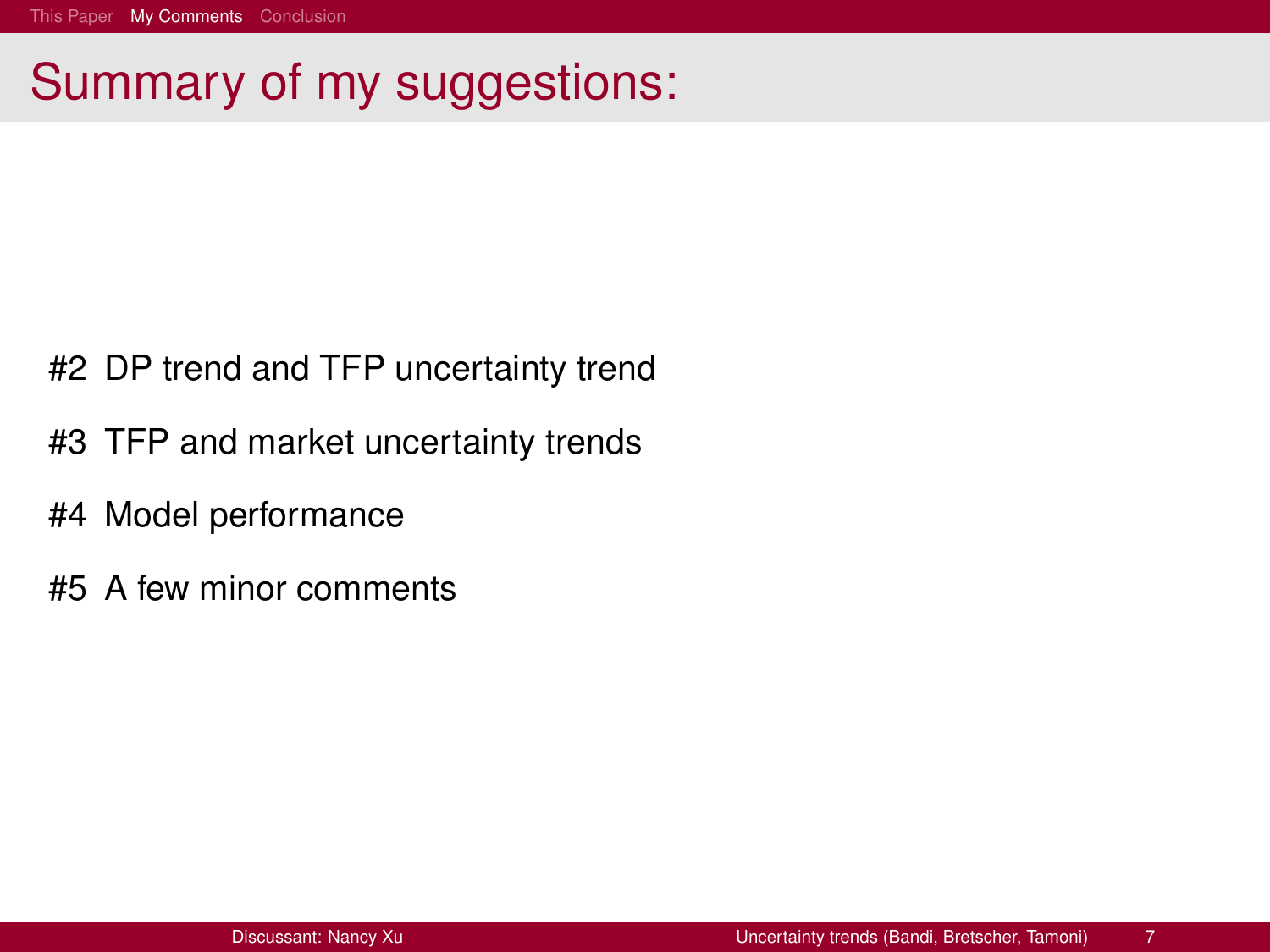# Comment #2: DP trend and TFP uncertainty trend

§ Conventional wisdom is, DP and Unc trends should comove to some degree: For instance, heightened uncertainty about real economic growth (and unusually high risk aversion), both of which rationally raise equity yields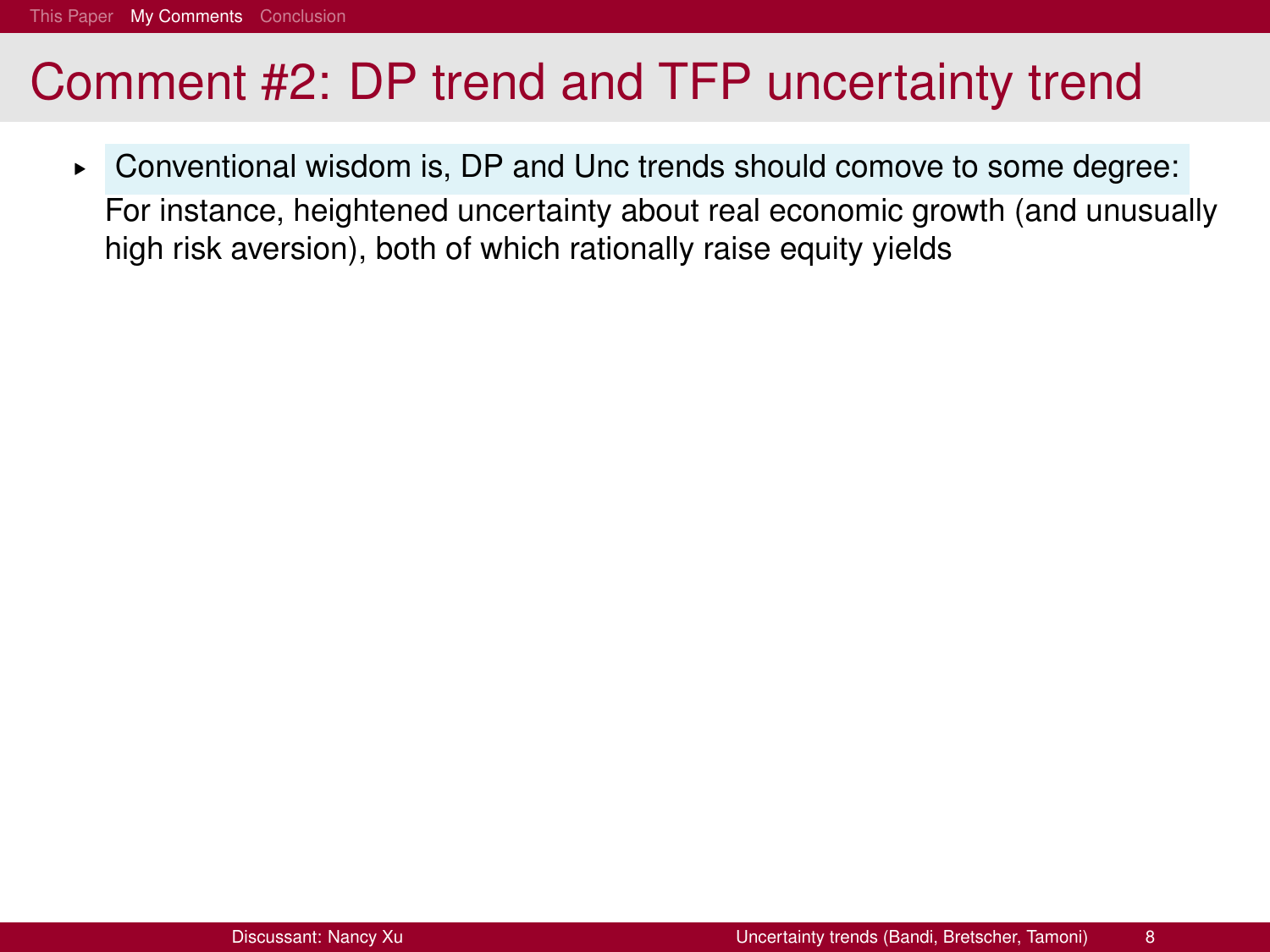# Comment #2: DP trend and TFP uncertainty trend

- ▶ Conventional wisdom is, DP and Unc trends should comove to some degree: For instance, heightened uncertainty about real economic growth (and unusually high risk aversion), both of which rationally raise equity yields
- $\triangleright$  In your model, trends are purely driven by the persistence of the second moment, and because shocks driving the dividend and TFP vol are orthogonal ( $\epsilon_{a,t} \rightarrow$ dividend;  $\epsilon_{\sigma a,t}$  → TFP vol), rendering **orthogonal "trends" between DP and TFP uncertainty**

$$
a_t = (1 - \rho_a)\bar{a} + \rho_a a_{t-1} + \sigma_{a,t} \epsilon_{a,t} \tag{1}
$$

$$
\sigma_{a,t} = (1 - \rho_{\sigma_a})\bar{\sigma}_a + \rho_{\sigma_a} \sigma_{a,t-1} + \sigma_{\sigma_a} \epsilon_{\sigma_a,t} \tag{2}
$$

- ► Suggestion: More economic discussions on why DP and TFP uncertainty appear statistically uncorrelated would be very useful (they actually don't appear always statistically uncorrelated from the data)
	- $\Rightarrow$  Should they be uncorrelated? Or it is a particular result based on a particular sample period?
	- $\Rightarrow$  How to reconcile conventional wisdom/theoretical implications from your core empirical finding?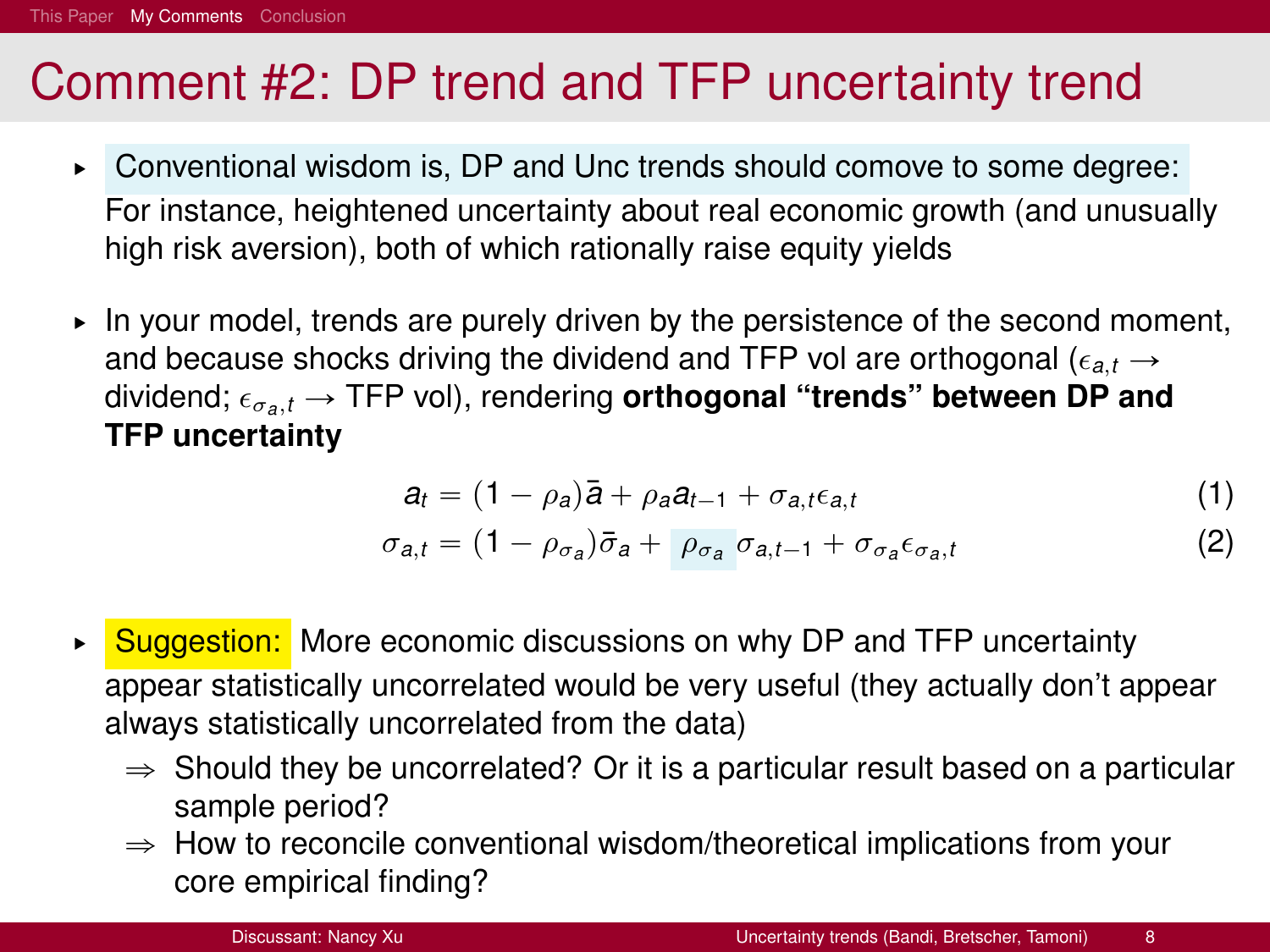# Comment #3: TFP and market uncertainty trends

- § The paper uses total market uncertainty as a robustness check to the predictability results of TFP uncertainty, which is implicitly making the point:
	- $\Rightarrow$  It is the TFP uncertainty-correlated component in the total market *uncertainty that drives its long-run predictability*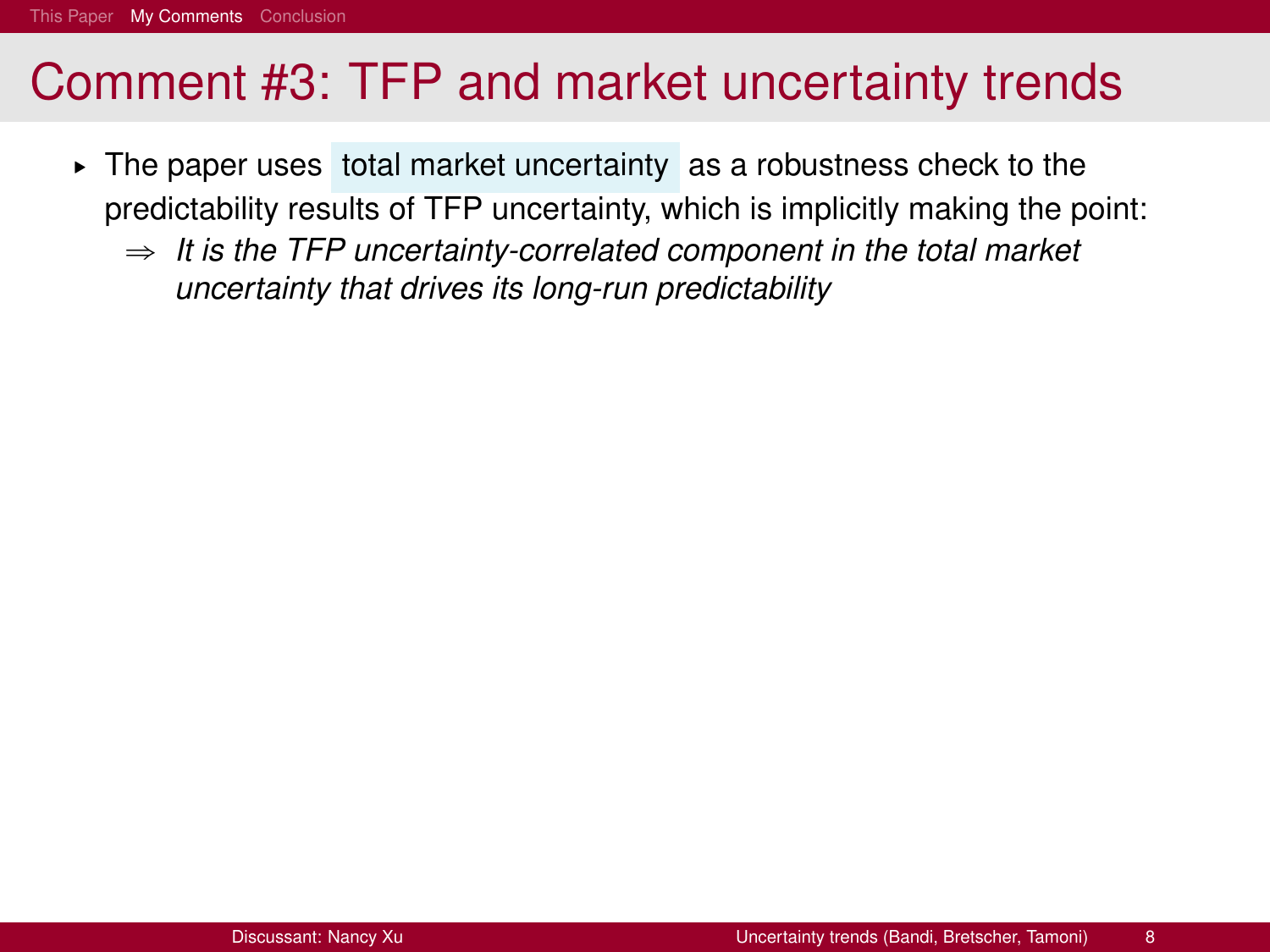# Comment #3: TFP and market uncertainty trends

- § The paper uses total market uncertainty as a robustness check to the predictability results of TFP uncertainty, which is implicitly making the point:
	- $\Rightarrow$  It is the TFP uncertainty-correlated component in the total market *uncertainty that drives its long-run predictability*
- ► Suggestion: Consider mentioning this point a bit earlier, as it helps providing a context of this corre predictor the paper is studying:
	- What is special about TFP uncertainty trend that's worth investigating,
	- How does it relate it to market/financial uncertainty that other papers study,
	- Is it expected that TFP uncertainty is a long-run predictor?
- ► Suggestion: Consider discussing whether there identifies a structural break in production data around certain period (e.g. 1970) that is driving the predictability results? (Consider different samples evidence?)

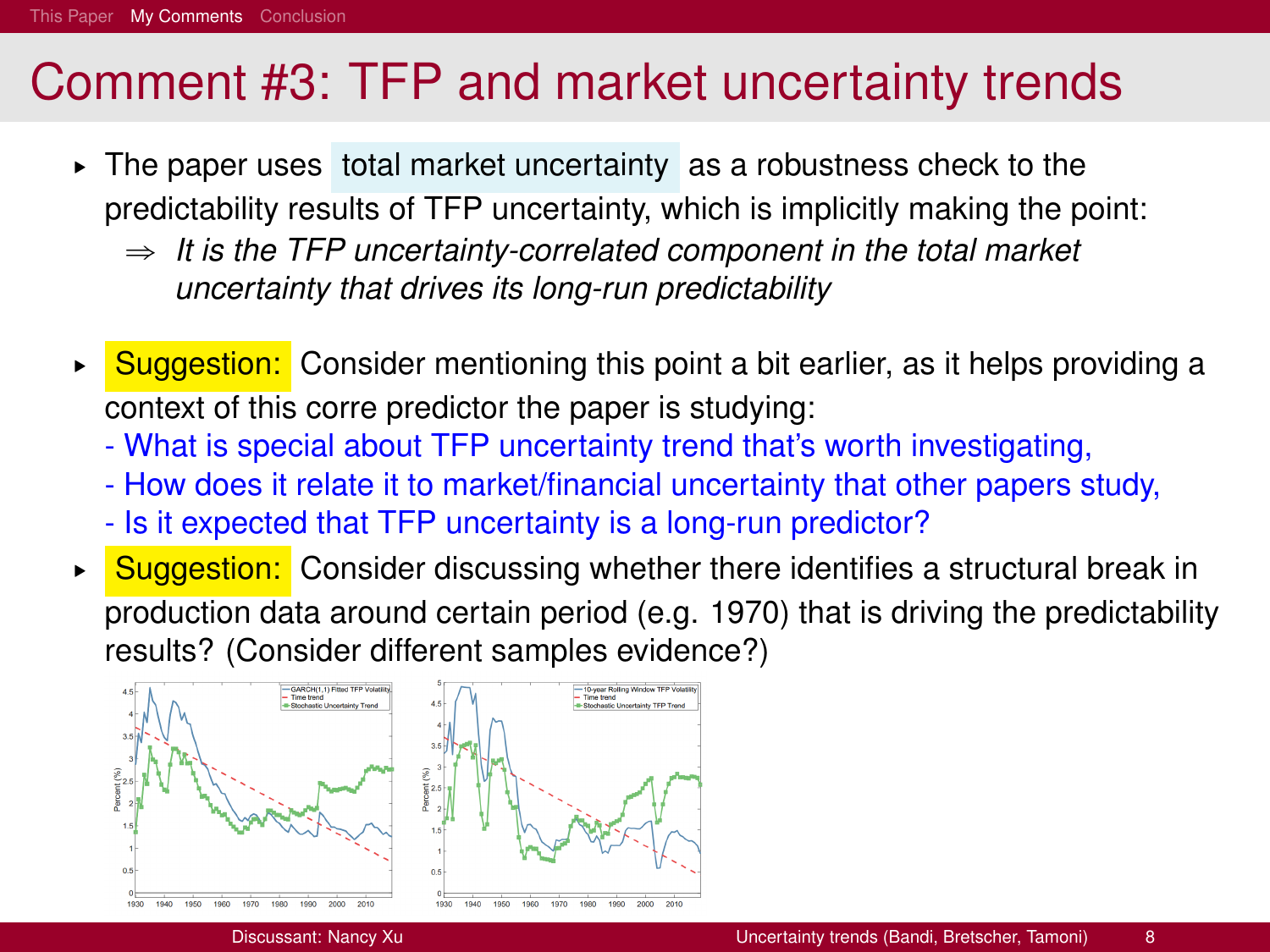# Comment #4: Model performance

- § Model-implied predictive coefficients of TFP volatility on various LHS are generally larger and more significant than the data counterparts (e.g., Table 10 on asset prices, 11 on inflation, real rate and real dividend growth, 12 on consumption and output growth), suggesting:
	- $\Rightarrow$  TFP volatility generated by the model,  $\sigma_{a,t}$ , is still too stable relative to data
	- $\Rightarrow$  And/or, TFP volatility is too correlated with outcome variables
- $\triangleright$  Suggestions: Simulate the TFP process using more realistic sample statistics, given this paper is interested in matching second moment relationship (i.e., predictive coefficient)? In some sense, you already have it from the GARCH(1,1) estimate (with a little twist)

[An "unfair" comment that I can see being brought out: it is expected that a persistent state variable in a model simulation generate predictability] Perhaps emphasize the correct signs of predictive coefficients?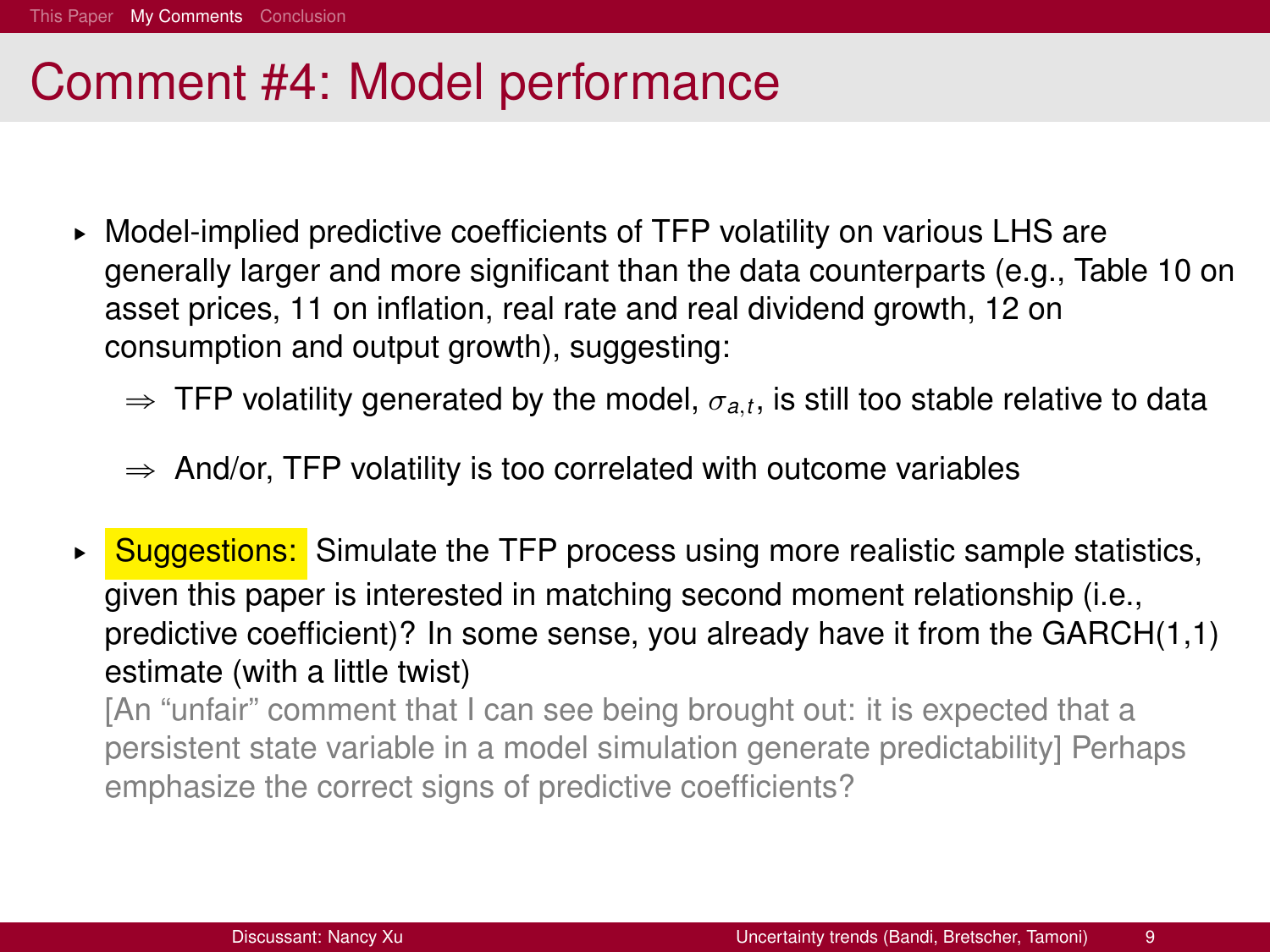# Comment #5: A few minor comments

- ► Some of my concerns above can be potentially addressed by adding more "dynamic moments" matching, or simply first, second and cross moments of the simulated TFP uncertainty and some asset prices — adding to Table 9
- § I like Table 13, 16 (comparison of TFP uncertainties to market uncertainty and EPU), Suggestion: as mentioned in Comment 3, I would consider bringing this part a bit earlier to the first part of the paper to help readers relate to the literature and understand the importance of TFP uncertainty
- § Style comment :) 10 sections, 17 tables, 10 figures. Suggestion: Section 3/4/5 can be combined; some tables (and table notes) are getting repetitive, consider putting them in one table at a glance.